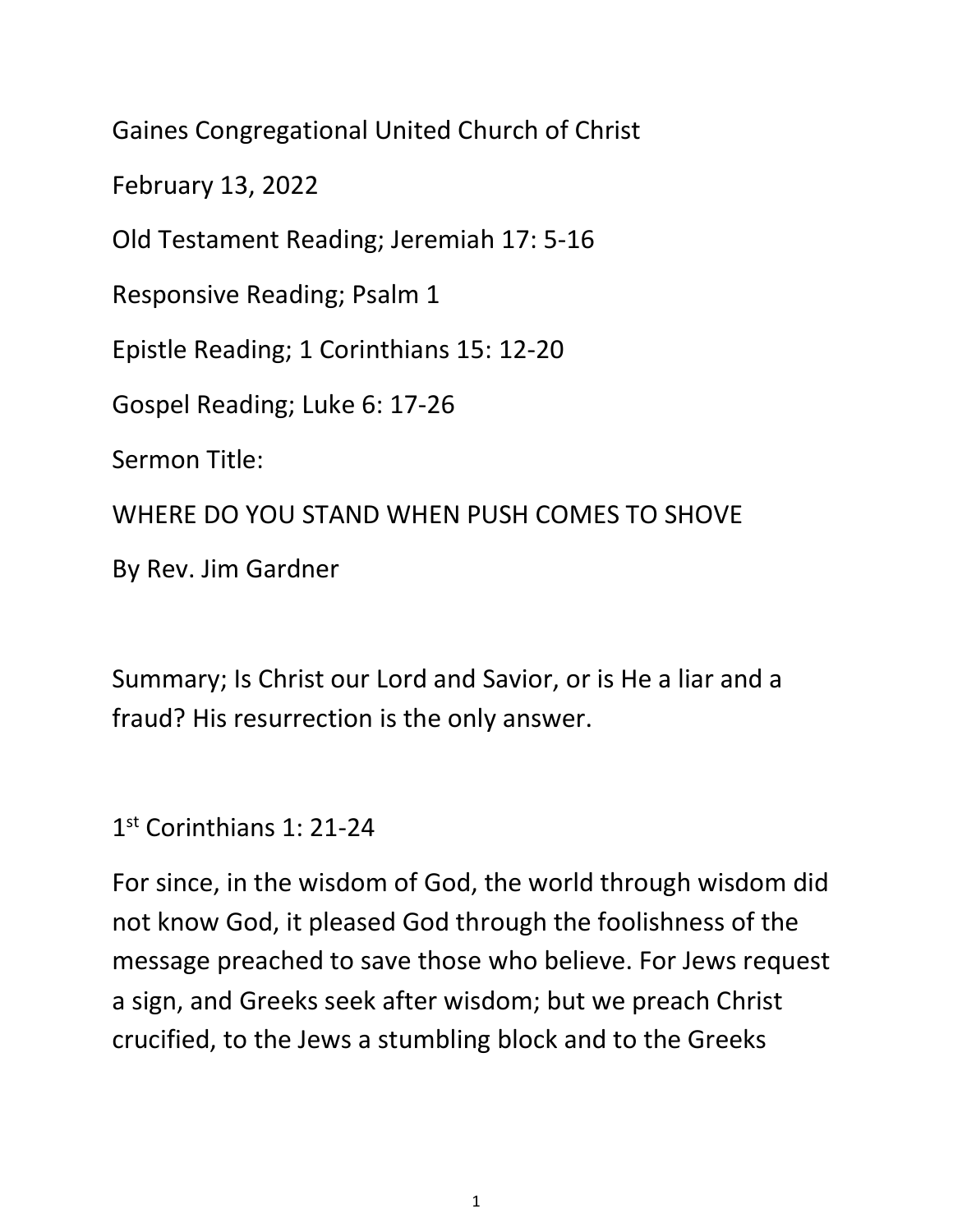foolishness. But to those who are called, both Jews and Greeks, Christ the power of God and the wisdom of God.

I begin this message with this statement of Paul because it is essential to the gravity of this message. There are many passages of scripture that can be looked at with a tolerance of the exact, specific truth of the wording or meaning. Examples might include creation in six twenty-four-hour days or 6 periods of time, or, Revelations being an exact prediction of the future or being a vision as seen by one person that might have strong credence in the exoteric meaning of the life.

Although to many these are extremely important, they do not challenge our Christocentric view of Jesus Christ and the validity of the Bible and its authority in our lives. These kinds of questions do not establish or destroy the validity of our belief in the reality of God and Jesus Christ. Paul knew the factual proof of God and His relationship with humankind. This is why Paul started and finished his teaching with the validation of God's plan and the reality of the death, resurrection, and ascension of Jesus at Pentecost.

Many, almost Christians, say that they believe that Jesus lived, and that He was a good and noble teacher and person but that He was not God. They maintain that Jesus was just a really good preacher and that He lived and died the same as all of us, His human counterparts, only a better version.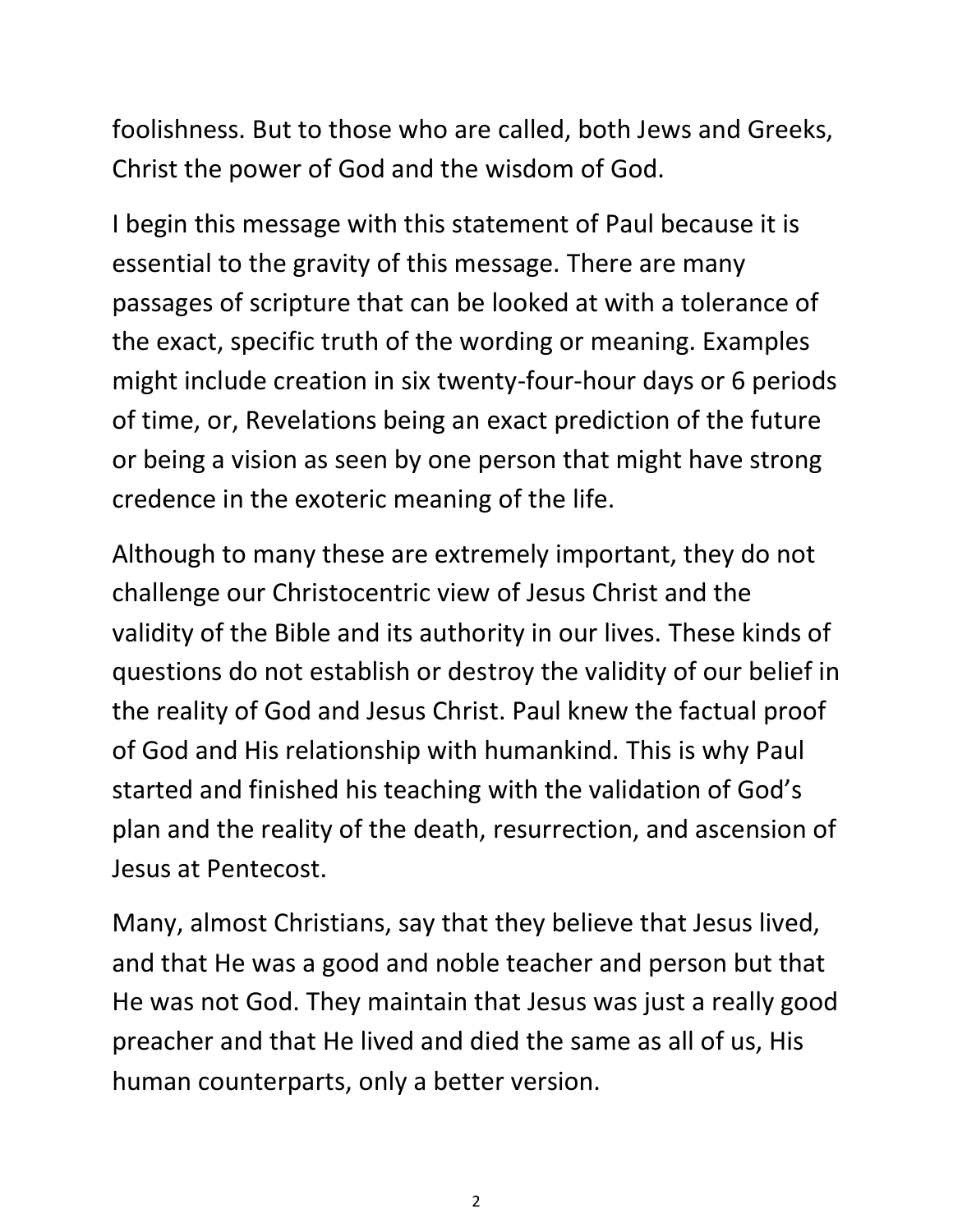Granted Jesus was addressing many Sadducees who did not believe in the resurrection of the body. The Old Testament Jews often referred to death as "Sleeping with their ancestors". When you "sleep" with your ancestors there is no interaction, no recognition and no life in the afterlife. This belief is shared by many atheists today who say, "when the power goes off, the lights go out". No pain, no pleasure just eternal nothing.

We as modern-day Christians believe in something much better than that. We believe that God has a greater plan for our eternal future. We believe that we will be reunited with our loved ones when our physical life is over. We believe that in death we will meet our God and creator, and our brother, Jesus, our savior. We will be joint heirs, with Jesus, in the kingdom of God when we will not be just guests but will be joint owners of Heaven with Jesus. Wow! We do not expect much do we? The remarkable thing is that is exactly what God has promised us through His Son and our savior Jesus.

Those people who say that Jesus was just a "good and wise" man are talking through their hats. Jesus said that He was the Son of God and that He was God. Jesus said that He would be turned over to the religious leaders of the day and crucified. Jesus said that He would be raised from the dead on the third day and that He would ascend into Heaven "to prepare a place for us". If Jesus was not God then Jesus could not have been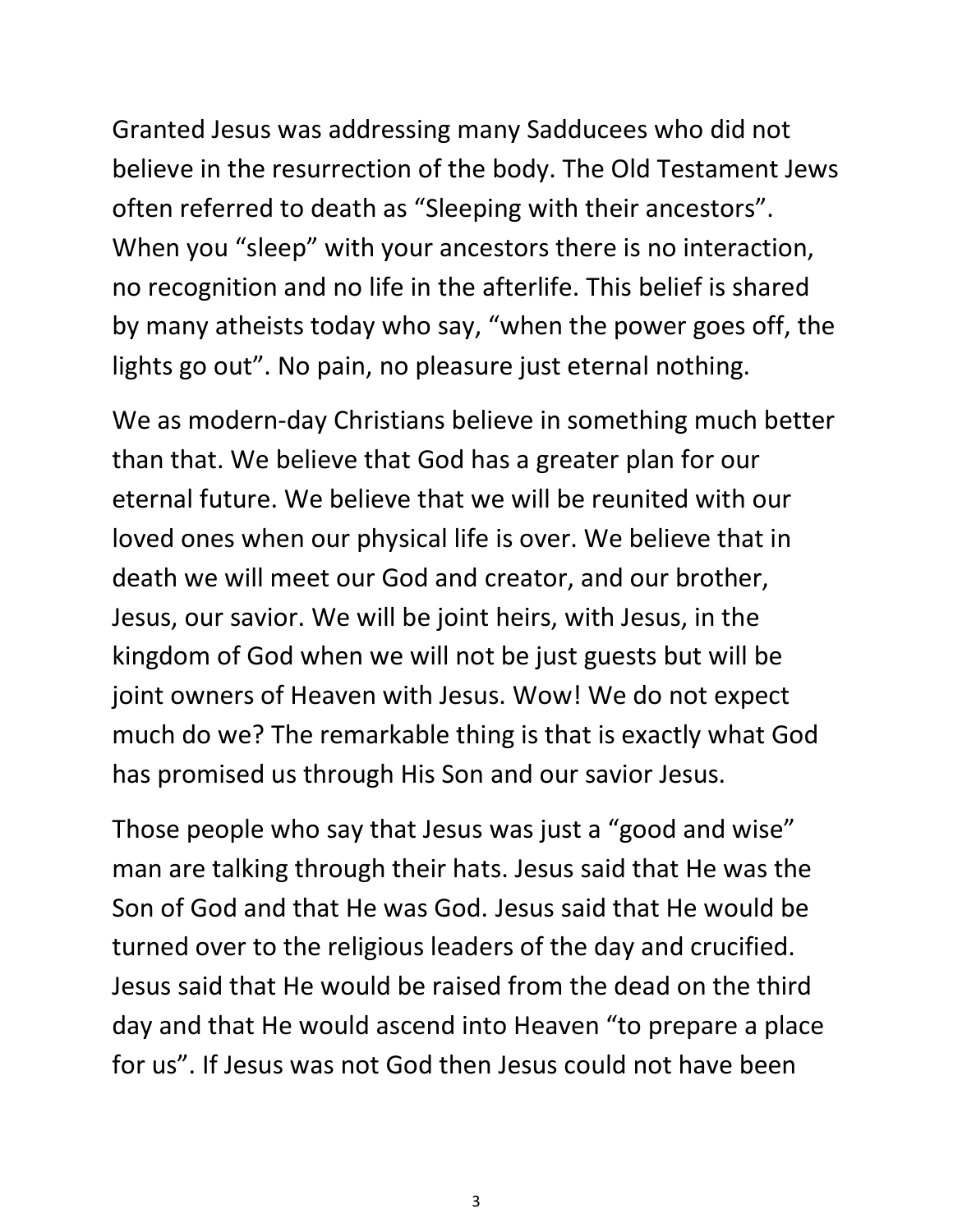"good and wise". He either knew that He was not God and lied to us, not the actions of a good man, or He was mistaken when He said He was God which would make Him deluded at best and down right stupid at worst and thereby not "wise". These are not possible descriptions of our Lord and Savior.

There were millions of crucifixions at the hands of the Romans so there were hundreds of millions of witnesses. There were dozens of people who saw the empty tomb and proof that the authorities tried to hide the fact, and there were hundreds of people who saw and interacted with Jesus between the time of His resurrection and His ascension.

In our Epistle Lesson Paul says that if this did not really happen then we are to be the most pitied people in the world for falling for a lie, BUT there is undeniable proof that it did actually happen, no matter what the Sadducees, the Jewish leaders or the atheists say.

It is all real, so all the promises of God, The Father, The Son, and The Holy Spirit are also true and real.

It is so real that Jeremiah could say, "Cursed is the man who trusts in man and makes flesh his strength... and Blessed is the man who trusts in the Lord and whose hope is the Lord."